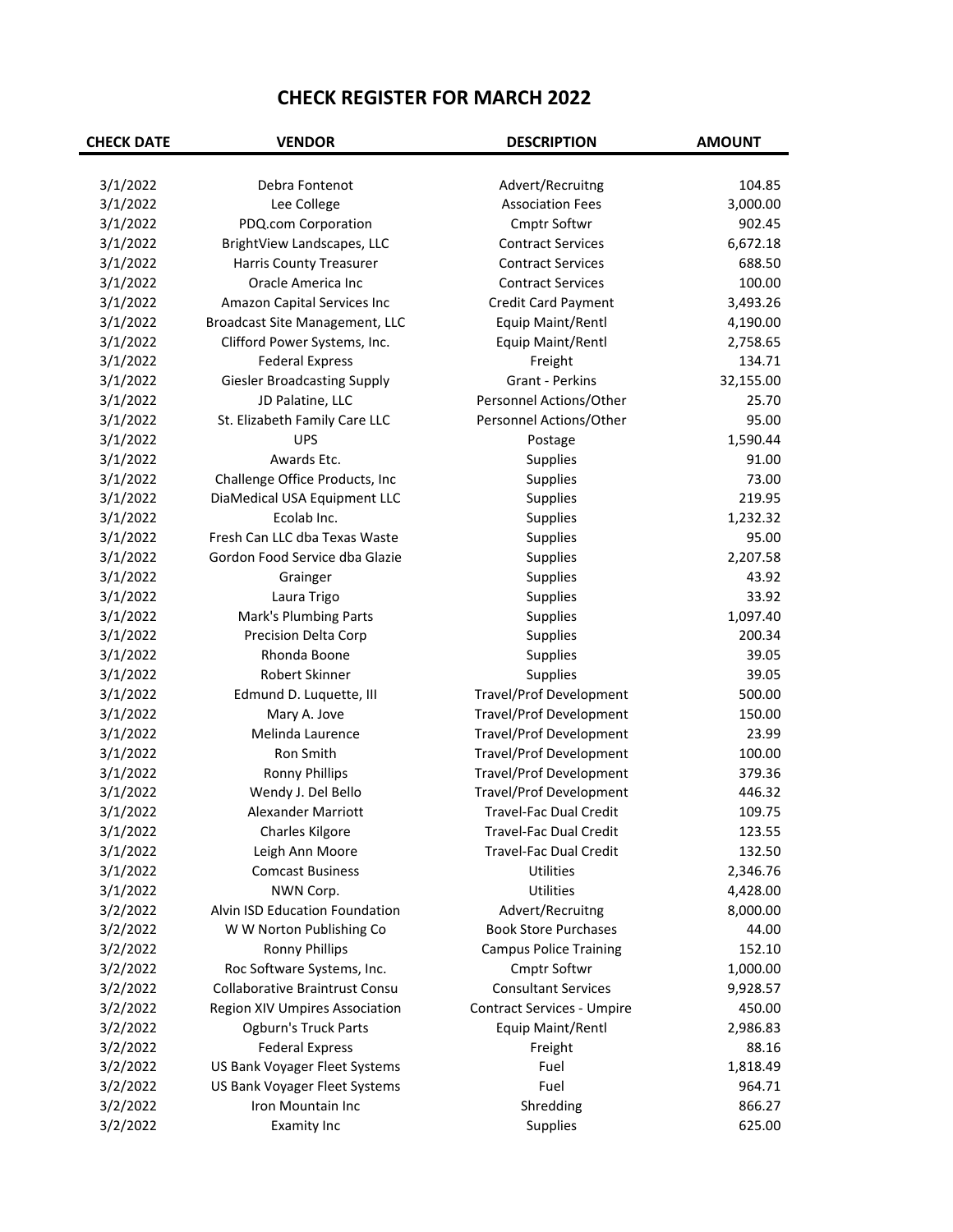| <b>CHECK DATE</b> | <b>VENDOR</b>                         | <b>DESCRIPTION</b>                      | <b>AMOUNT</b> |
|-------------------|---------------------------------------|-----------------------------------------|---------------|
|                   |                                       |                                         |               |
| 3/2/2022          | O'Reilly Auto Parts                   | <b>Supplies</b>                         | 176.90        |
| 3/2/2022          | Walmart/Capital One                   | Supplies                                | 184.92        |
| 3/2/2022          | Karina Lovas                          | <b>Travel-Fac Dual Credit</b>           | 105.42        |
| 3/3/2022          | <b>Meadow Park Apartments</b>         | <b>Athletic Housing</b>                 | 900.00        |
| 3/4/2022          | Pearson Education, Inc.               | <b>Book Store Purchases</b>             | 17,881.13     |
| 3/4/2022          | Alvin Pest Control                    | <b>Contract Services - Pest Control</b> | 175.00        |
| 3/4/2022          | <b>Marvin Castex</b>                  | <b>Contract Services - Umpire</b>       | 290.00        |
| 3/4/2022          | Phillip Reynoso                       | <b>Contract Services - Umpire</b>       | 290.00        |
| 3/4/2022          | Earthwise Environmental Inc           | Equip Maint/Rentl                       | 750.00        |
| 3/4/2022          | <b>Richard White</b>                  | Speaker Fee                             | 2,000.00      |
| 3/4/2022          | Spectrum Corp                         | Supplies                                | 238.00        |
| 3/4/2022          | <b>Sterling Flags</b>                 | Supplies                                | 2,105.00      |
| 3/4/2022          | <b>Ellucian Company LP</b>            | <b>Travel/Prof Development</b>          | 960.00        |
| 3/7/2022          | <b>Ellucian Company LP</b>            | <b>Consultant Services</b>              | 4,153.50      |
| 3/7/2022          | WideOrbit Inc.                        | <b>Contract Services</b>                | 2,541.00      |
| 3/7/2022          | <b>Advanced Graphics</b>              | <b>Supplies</b>                         | 1,089.05      |
| 3/7/2022          | Central Welding Supply Inc.           | Supplies                                | 493.68        |
| 3/7/2022          | <b>Elliott Electric Supply Inc</b>    | <b>Supplies</b>                         | 1,192.96      |
| 3/7/2022          | Law Enforcement Targets DBA Ac        | <b>Supplies</b>                         | 2,068.59      |
| 3/7/2022          | <b>Verizon Wireless</b>               | Supplies                                | 62.36         |
| 3/7/2022          | Edmund D. Luquette, III               | <b>Travel/Prof Development</b>          | 1,600.00      |
| 3/7/2022          | Keith Vyvial                          | <b>Travel/Prof Development</b>          | 2,000.00      |
| 3/7/2022          | <b>Denise Bates</b>                   | <b>Travel/Repetitive Mileage</b>        | 234.47        |
| 3/7/2022          | Elayni Kinsey                         | <b>Travel-Fac Dual Credit</b>           | 223.88        |
| 3/7/2022          | Saul Olivares                         | <b>Travel-Fac Dual Credit</b>           | 108.70        |
| 3/7/2022          | Sosina Peterson                       | <b>Travel-Fac Dual Credit</b>           | 48.32         |
| 3/7/2022          | City of Alvin                         | Utilities                               | 13,164.37     |
| 3/7/2022          | <b>Granite Telecommunications LLC</b> | Utilities                               | 2,370.06      |
| 3/9/2022          | Xerox Business Solutions South        | Cmptr Softwr                            | 401.69        |
| 3/9/2022          | RMB Management, LLC DBA Corest        | <b>Construction Costs</b>               | 211,504.01    |
| 3/9/2022          | <b>Heartland Campus Solutions ECS</b> | <b>Contract Services</b>                | 7,886.56      |
| 3/9/2022          | Copesan Services, Inc. dba Hol        | <b>Contract Services - Pest Control</b> | 610.00        |
| 3/9/2022          | Jessica Ranero-Ramirez                | Due from ACC Foundation                 | 119.99        |
| 3/9/2022          | US Dept of Veterans Affairs           | Sponsor A/R                             | 188.53        |
| 3/9/2022          | Challenge Office Products, Inc        | <b>Supplies</b>                         | 263.50        |
| 3/9/2022          | Coburn Supply Company Inc             | <b>Supplies</b>                         | 62.49         |
| 3/9/2022          | ExamSoft Worldwide Inc                | Supplies                                | 2,850.00      |
| 3/9/2022          | Flinn Scientific                      | <b>Supplies</b>                         | 97.08         |
| 3/9/2022          | Gordon Food Service dba Glazie        | Supplies                                | 1,055.47      |
| 3/9/2022          | John Osterman                         | Supplies                                | 49.26         |
| 3/9/2022          | Let Me Learn                          | Supplies                                | 70.00         |
| 3/9/2022          | Premier Home + Hardware + Lumb        | Supplies                                | 57.28         |
| 3/9/2022          | Robert Exley                          | <b>Supplies</b>                         | 144.50        |
| 3/9/2022          | Robyn D. Ketchum                      | <b>Supplies</b>                         | 42.97         |
| 3/9/2022          | Simon Salem                           | <b>Supplies</b>                         | 10.48         |
| 3/9/2022          | <b>Smarketing Business Systems</b>    | <b>Supplies</b>                         | 3,848.00      |
| 3/9/2022          | The Kroger Company                    | Supplies                                | 1,398.80      |
| 3/9/2022          | John J. Murray                        | <b>Travel/Prof Development</b>          | 469.19        |
| 3/9/2022          | Kevin Moody                           | <b>Travel/Prof Development</b>          | 48.21         |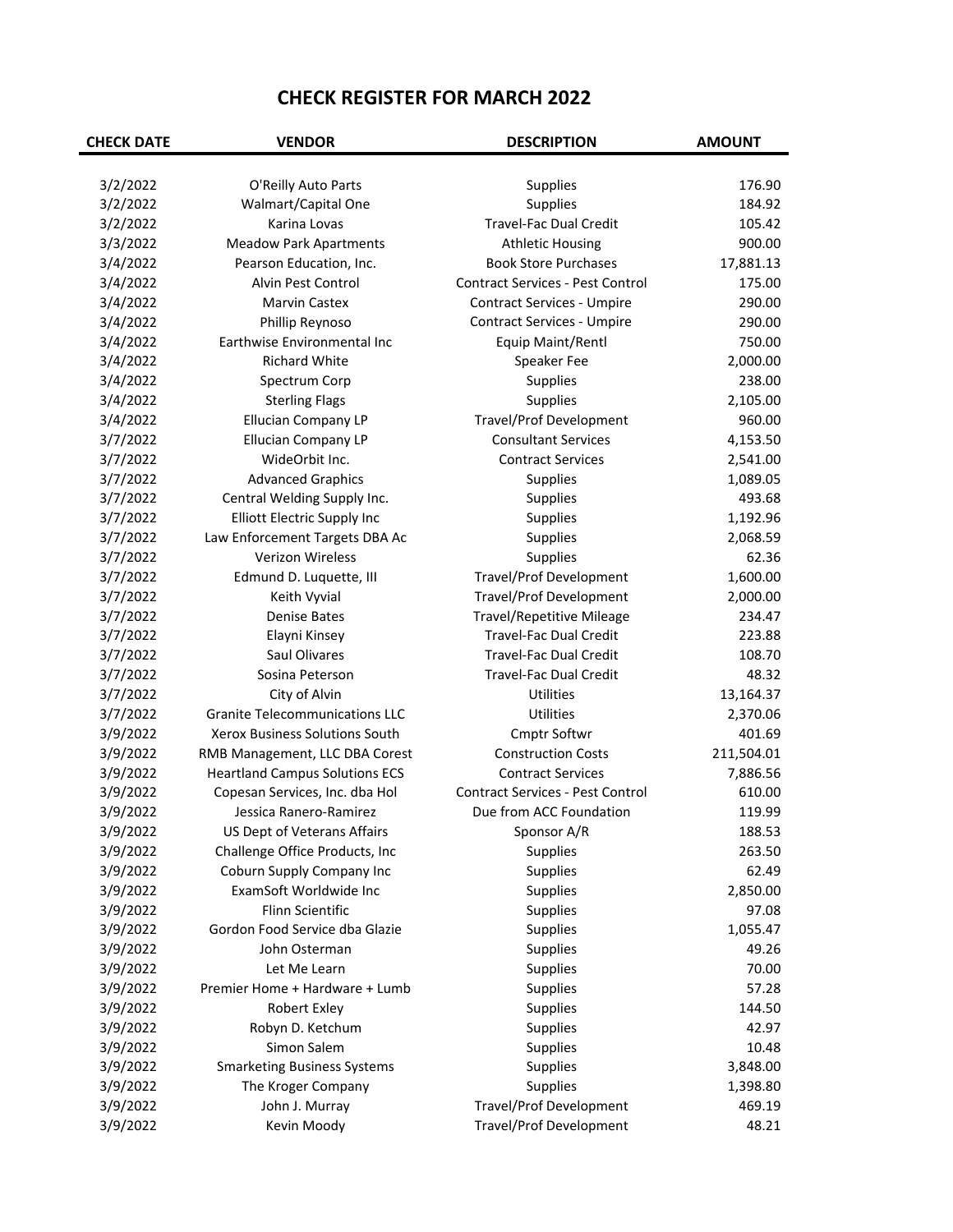| <b>CHECK DATE</b> | <b>VENDOR</b>                         | <b>DESCRIPTION</b>                  | <b>AMOUNT</b> |
|-------------------|---------------------------------------|-------------------------------------|---------------|
|                   |                                       |                                     |               |
| 3/9/2022          | Rachel Hallmark                       | <b>Travel/Prof Development</b>      | 839.75        |
| 3/9/2022          | Annie Swank                           | <b>Travel-Fac Dual Credit</b>       | 91.49         |
| 3/9/2022          | Edmund D. Luquette, III               | <b>Travel-Fac Dual Credit</b>       | 208.14        |
| 3/9/2022          | <b>AT&amp;T Mobility</b>              | Utilities                           | 1,882.91      |
| 3/10/2022         | OCLC, Inc. DBA OCLC                   | Cmptr Softwr                        | 689.59        |
| 3/10/2022         | Hewlett Packard Enterprise Com        | Comp Hrdwr                          | 680.00        |
| 3/10/2022         | Charles A. Dunlap                     | <b>Contract Services - Musician</b> | 790.00        |
| 3/10/2022         | Liam A. Haney                         | Contract Services - Musician        | 730.00        |
| 3/10/2022         | Randy W. Smith                        | <b>Contract Services - Musician</b> | 1,070.00      |
| 3/10/2022         | Region XIV Umpires Association        | <b>Contract Services - Umpire</b>   | 450.00        |
| 3/10/2022         | Xerox Financial Services LLC          | Equip Maint/Rentl                   | 3,918.25      |
| 3/10/2022         | Northern Tool & Equipment Co          | <b>Supplies</b>                     | 976.58        |
| 3/10/2022         | Snap-On Industrial                    | Supplies-TDCJ                       | 49.68         |
| 3/10/2022         | Inez Ihezue                           | <b>Travel/Prof Development</b>      | 136.19        |
| 3/10/2022         | Sherron Howard                        | <b>Travel/Prof Development</b>      | 12.99         |
| 3/10/2022         | Edmund D. Luquette, III               | <b>Travel-Fac Dual Credit</b>       | 216.57        |
| 3/10/2022         | <b>Texas Pride Disposal Solutions</b> | <b>Utilities</b>                    | 84.00         |
| 3/11/2022         | EAB Global, Inc                       | Cmptr Softwr                        | 9,500.00      |
| 3/11/2022         | Modern Campus USA, Inc                | Cmptr Softwr                        | 1,500.00      |
| 3/11/2022         | Nick Szoeke                           | <b>Contract Services - Musician</b> | 3,500.00      |
| 3/11/2022         | <b>Office Depot Business Services</b> | Credit Card Payment                 | 4,227.77      |
| 3/11/2022         | Ogburn's Truck Parts                  | Equip Maint/Rentl                   | 576.36        |
| 3/11/2022         | <b>Blackbaud Inc</b>                  | Public Info                         | 4,000.00      |
| 3/11/2022         | <b>Cintas Corporation No 2</b>        | <b>Supplies</b>                     | 38.14         |
| 3/11/2022         | David W. Westmoreland                 | <b>Supplies</b>                     | 20.54         |
| 3/11/2022         | GT Distributors Inc                   | <b>Supplies</b>                     | 2,476.80      |
| 3/11/2022         | Home Depot                            | Supplies                            | 1,123.59      |
| 3/11/2022         | O'Reilly Auto Parts                   | Supplies                            | 317.79        |
| 3/11/2022         | Premier Home + Hardware + Lumb        | Supplies                            | 7.98          |
| 3/11/2022         | Sherwin Williams                      | Supplies                            | 24.78         |
| 3/11/2022         | <b>Brett Haduch</b>                   | <b>Travel/Prof Development</b>      | 70.79         |
| 3/11/2022         | Pareshkumar M. Patel                  | <b>Travel/Prof Development</b>      | 49.37         |
| 3/11/2022         | Patrick Sanger                        | <b>Travel/Prof Development</b>      | 423.97        |
| 3/11/2022         | Tammy Braswell                        | Travel/Prof Development             | 56.00         |
| 3/17/2022         | <b>TXU Energy</b>                     | Utilities                           | 45,019.87     |
| 3/18/2022         | Proenergy Partners Lp                 | Utilities                           | 7,632.98      |
| 3/21/2022         | <b>Clarus Corporation</b>             | Advert/Recruitng                    | 1,000.00      |
| 3/21/2022         | <b>CDWG</b>                           | Cmptr Softwr                        | 1,416.85      |
| 3/21/2022         | AGCM, Inc                             | <b>Construction Costs</b>           | 17,745.20     |
| 3/21/2022         | Clifford Power Systems, Inc.          | <b>Construction Costs</b>           | 2,234.36      |
| 3/21/2022         | Reinaldo Smith                        | Contract Services - Musician        | 1,250.00      |
| 3/21/2022         | Archer Poreda                         | <b>Contract Services - Umpire</b>   | 145.00        |
| 3/21/2022         | Jeffrey Newman                        | <b>Contract Services - Umpire</b>   | 165.00        |
| 3/21/2022         | Joe Machol                            | <b>Contract Services - Umpire</b>   | 145.00        |
| 3/21/2022         | Mark Alan Dobbs                       | <b>Contract Services - Umpire</b>   | 290.00        |
| 3/21/2022         | <b>Matthew Herrera</b>                | <b>Contract Services - Umpire</b>   | 165.00        |
| 3/21/2022         | Michael V. Guardiola                  | <b>Contract Services - Umpire</b>   | 290.00        |
| 3/21/2022         | Region XIV Umpires Association        | <b>Contract Services - Umpire</b>   | 1,350.00      |
| 3/21/2022         | Joyce Hudman, County Clerk            | Elections                           | 10,000.00     |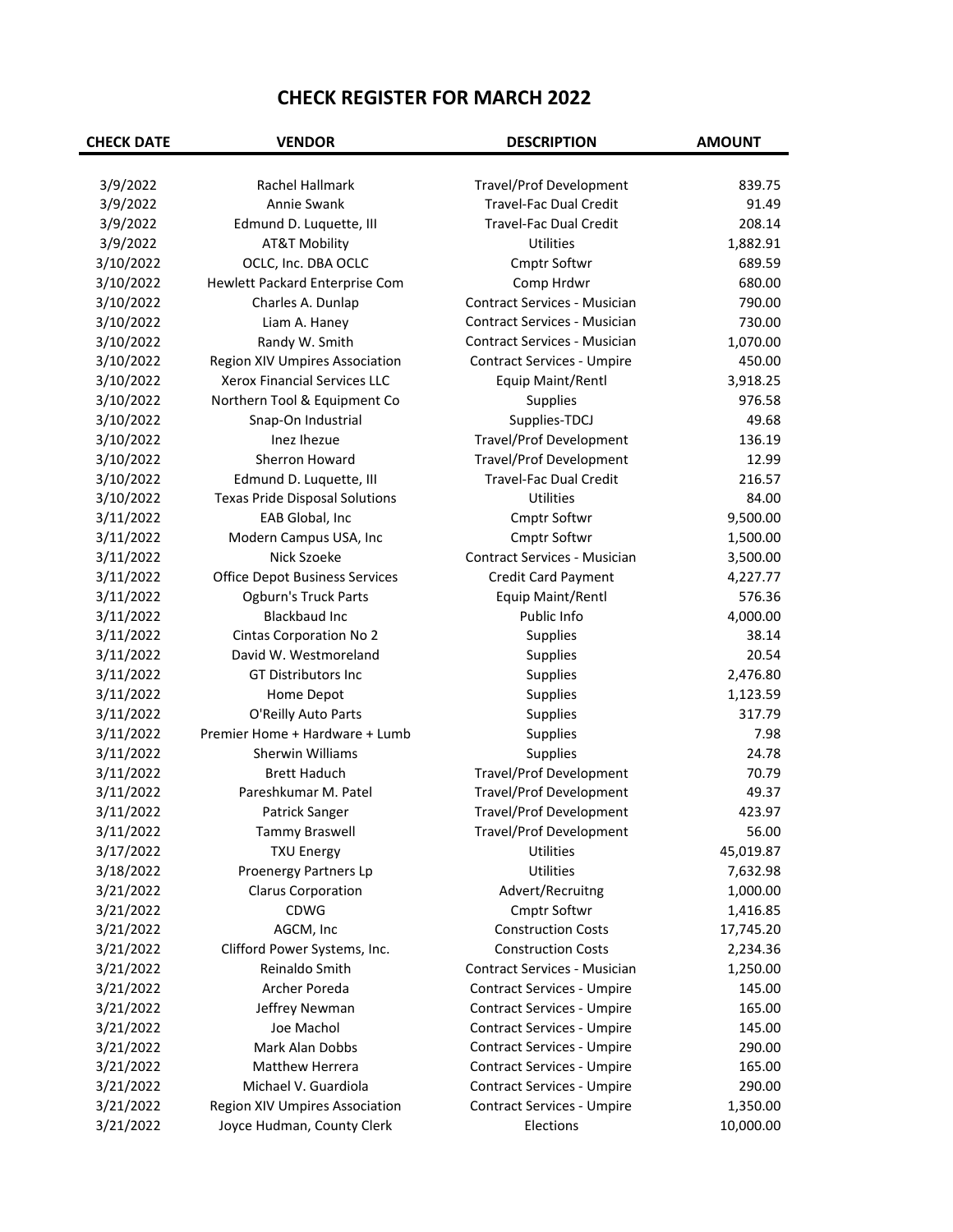| <b>CHECK DATE</b> | <b>VENDOR</b>                         | <b>DESCRIPTION</b>                  | <b>AMOUNT</b> |
|-------------------|---------------------------------------|-------------------------------------|---------------|
|                   |                                       |                                     |               |
| 3/21/2022         | McCune Electrical Service, LLC        | Equip Maint/Rentl                   | 1,240.00      |
| 3/21/2022         | <b>Sunbelt Rentals</b>                | Equip Maint/Rentl                   | 4,110.04      |
| 3/21/2022         | Sweetwater Sound                      | Equip Maint/Rentl                   | 5,258.00      |
| 3/21/2022         | Christy C. Guajardo                   | Personnel Actions/Other             | 49.26         |
| 3/21/2022         | Airgas USA, LLC                       | Supplies                            | 430.54        |
| 3/21/2022         | AllTex Welding Supply, Inc.           | Supplies                            | 970.00        |
| 3/21/2022         | Coburn Supply Company Inc             | <b>Supplies</b>                     | 1,980.00      |
| 3/21/2022         | GT Distributors Inc                   | <b>Supplies</b>                     | 2,061.25      |
| 3/21/2022         | Law Enforcement Targets DBA Ac        | Supplies                            | 249.94        |
| 3/21/2022         | Nasco-Ft. Atkinson                    | Supplies                            | 511.50        |
| 3/21/2022         | Pocket Nurse Enterprises              | Supplies                            | 129.50        |
| 3/21/2022         | Uline                                 | Supplies                            | 329.16        |
| 3/21/2022         | Vernier Software & Technology         | Supplies                            | 1,536.92      |
| 3/21/2022         | Keith Vyvial                          | <b>Travel/Prof Development</b>      | 828.53        |
| 3/21/2022         | Yolanda Warren                        | Travel/Prof Development             | 416.14        |
| 3/21/2022         | Ashlea Massie                         | Travel-Fac Dual Credit              | 48.32         |
| 3/21/2022         | Karina Lovas                          | <b>Travel-Fac Dual Credit</b>       | 108.46        |
| 3/21/2022         | Nathan Hosey                          | Travel-Fac Dual Credit              | 54.76         |
| 3/22/2022         | 4 Imprint, Inc.                       | Advert/Recruitng                    | 457.68        |
| 3/22/2022         | Huntington Oaks Apartments            | <b>Athletic Housing</b>             | 900.00        |
| 3/22/2022         | Kenton Apartments                     | <b>Athletic Housing</b>             | 600.00        |
| 3/22/2022         | <b>Meadow Park Apartments</b>         | <b>Athletic Housing</b>             | 900.00        |
| 3/22/2022         | <b>Meadow Park Apartments</b>         | <b>Athletic Housing</b>             | 3,300.00      |
| 3/22/2022         | <b>Newport Oaks Apartments</b>        | <b>Athletic Housing</b>             | 2,100.00      |
| 3/22/2022         | <b>Newport Oaks Apartments</b>        | <b>Athletic Housing</b>             | 300.00        |
| 3/22/2022         | Rankin Rd Llp dba Highland Squ        | <b>Athletic Housing</b>             | 600.00        |
| 3/22/2022         | <b>Steeplechase Apartments</b>        | <b>Athletic Housing</b>             | 1,500.00      |
| 3/22/2022         | Citibank                              | Credit Card Payment                 | 51,282.39     |
| 3/22/2022         | Charlie's Plumbing Inc                | Equip Maint/Rentl                   | 3,594.86      |
| 3/22/2022         | Entech Sales and Service, Inc         | Equip Maint/Rentl                   | 540.00        |
| 3/22/2022         | Wells Fargo Equipment Finance         | Equip Maint/Rentl                   | 2,083.00      |
| 3/22/2022         | B & H Photo                           | Supplies                            | 305.70        |
| 3/22/2022         | <b>Cintas Corporation No 2</b>        | Supplies                            | 5,742.00      |
| 3/22/2022         | Cop Stop                              | Supplies                            | 128.00        |
| 3/22/2022         | GT Distributors Inc                   | Supplies                            | 810.00        |
| 3/22/2022         | Jerri Torres-Farmer                   | Supplies                            | 129.68        |
| 3/22/2022         | Precision Delta Corp                  | Supplies                            | 18,678.00     |
| 3/22/2022         | Show and Tell Products                | <b>Supplies</b>                     | 380.00        |
| 3/22/2022         | Sweetwater Sound                      | Supplies                            | 828.74        |
| 3/22/2022         | Debra Fontenot                        | <b>Travel/Prof Development</b>      | 1,121.45      |
| 3/22/2022         | Leigh Ann Moore                       | <b>Travel/Prof Development</b>      | 887.60        |
| 3/22/2022         | <b>Thomas Burke</b>                   | Travel-Fac Dual Credit              | 105.42        |
| 3/22/2022         | <b>Center Point Energy</b>            | Utilities                           | 5,607.95      |
| 3/24/2022         | Organization for Associate Deg        | <b>Association Fees</b>             | 575.00        |
| 3/24/2022         | Emerson Process Management, LL        | <b>Contract Services - CE</b>       | 11,600.00     |
| 3/24/2022         | Stephen G. Riner                      | <b>Contract Services - Musician</b> | 130.00        |
|                   |                                       | Grant - NSRP                        |               |
| 3/24/2022         | <b>Texas Higher Education Coordin</b> | Inst'l Insurance                    | 18,830.00     |
| 3/24/2022         | Suretec Insurance Company             |                                     | 100.00        |
| 3/24/2022         | Cop Stop                              | <b>Supplies</b>                     | 255.00        |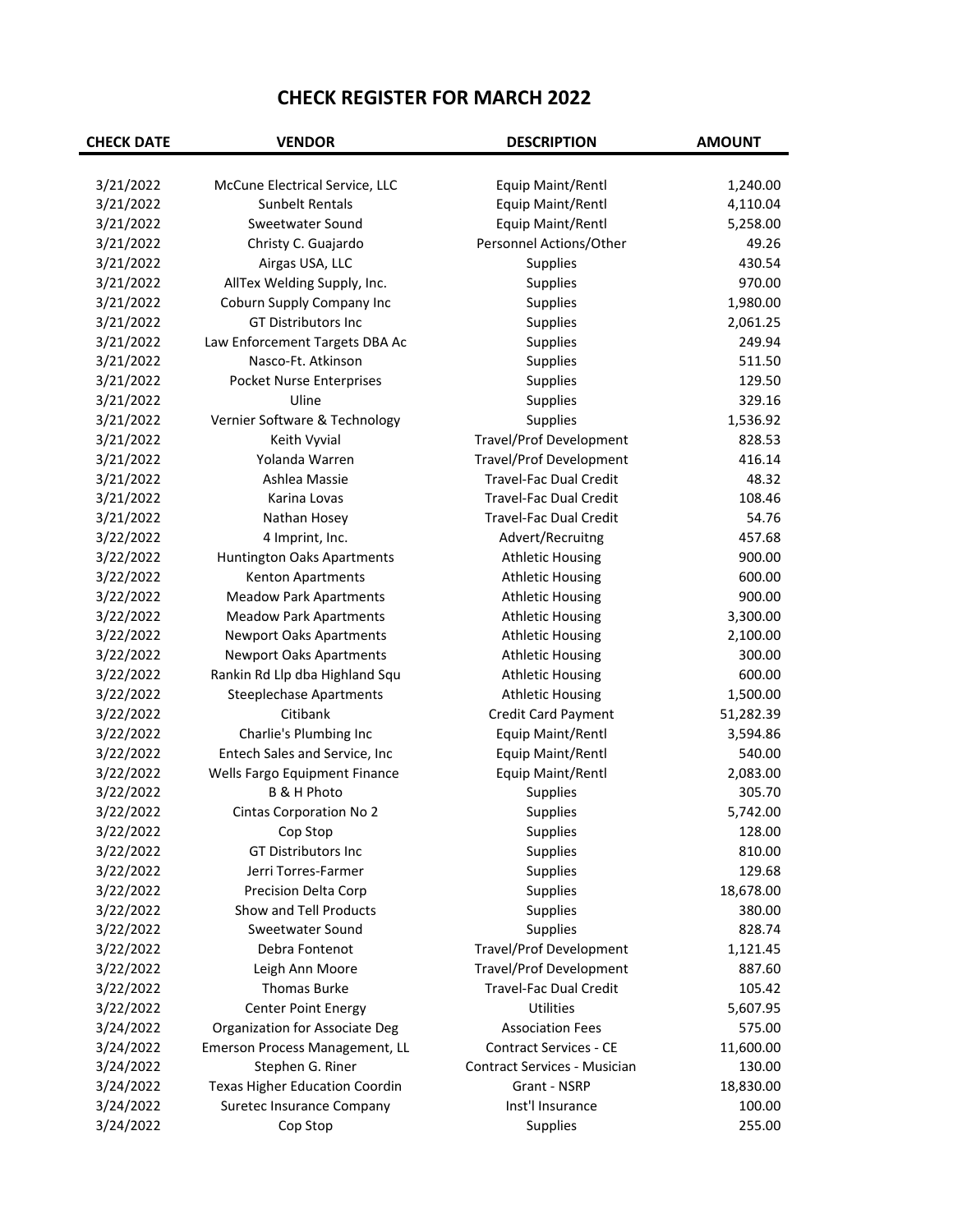| <b>CHECK DATE</b> | <b>VENDOR</b>                         | <b>DESCRIPTION</b>                  | <b>AMOUNT</b> |
|-------------------|---------------------------------------|-------------------------------------|---------------|
|                   |                                       |                                     |               |
| 3/24/2022         | U. S. Medical Specialties, Inc.       | Supplies                            | 601.25        |
| 3/25/2022         | TACTE c/o Terri Nix                   | <b>Travel/Prof Development</b>      | 500.00        |
| 3/28/2022         | Alvin ISD Education Foundation        | Advert/Recruitng                    | 1,000.00      |
| 3/28/2022         | Hartman Newspapers, Lp Dba the        | Advert/Recruitng                    | 22.00         |
| 3/28/2022         | Runner Technologies, Inc. DBA         | Cmptr Softwr                        | 4,878.90      |
| 3/28/2022         | OSC Holdings, LLC DBA O'Donnel        | <b>Construction Costs</b>           | 476,180.35    |
| 3/28/2022         | Oracle America Inc                    | <b>Contract Services</b>            | 100.00        |
| 3/28/2022         | <b>Strategic Equipment LLC</b>        | <b>Construction Costs</b>           | 69,534.62     |
| 3/28/2022         | Walmart/Capital One                   | Due from ACC Foundation             | 345.85        |
| 3/28/2022         | <b>Building Maintenance Consultan</b> | Supplies                            | 453.30        |
| 3/28/2022         | Challenge Office Products, Inc        | Supplies                            | 474.00        |
| 3/28/2022         | Chronicle of Higher Educ.             | Supplies                            | 189.00        |
| 3/28/2022         | <b>Cintas Corporation No 2</b>        | Supplies                            | 601.82        |
| 3/28/2022         | Gordon Food Service dba Glazie        | Supplies                            | 908.38        |
| 3/28/2022         | Motorola Solutions Inc.               | Supplies                            | 1,521.15      |
| 3/28/2022         | O'Reilly Auto Parts                   | Supplies                            | 526.80        |
| 3/28/2022         | Standard Chair of Gardner Inc         | Supplies                            | 448.00        |
| 3/28/2022         | <b>Brazoria County Appraisal Dist</b> | <b>Tax Coll Fees</b>                | 39,526.50     |
| 3/28/2022         | <b>Comcast Business</b>               | <b>Utilities</b>                    | 2,312.08      |
| 3/29/2022         | Kristitch Designs                     | ANSA Club-Alvin Nurs Stdnt Asn      | 208.00        |
| 3/29/2022         | Ad Astra Information System, L        | <b>Consultant Services</b>          | 2,400.00      |
| 3/29/2022         | Brazos Elevator Company, LLC          | <b>Contract Services</b>            | 600.00        |
| 3/29/2022         | <b>Vertical Transportation Servic</b> | <b>Contract Services</b>            | 600.00        |
| 3/29/2022         | <b>Timothy Salter</b>                 | <b>Contract Services - Musician</b> | 947.50        |
| 3/29/2022         | Bradley S. Smith                      | <b>Contract Services - Umpire</b>   | 290.00        |
| 3/29/2022         | <b>Brandon Boehm</b>                  | <b>Contract Services - Umpire</b>   | 165.00        |
| 3/29/2022         | <b>Carl Butler</b>                    | <b>Contract Services - Umpire</b>   | 165.00        |
| 3/29/2022         | Christopher R. Cervantes              | <b>Contract Services - Umpire</b>   | 290.00        |
| 3/29/2022         | David Mercier                         | <b>Contract Services - Umpire</b>   | 165.00        |
| 3/29/2022         | Ken Leventhal                         | <b>Contract Services - Umpire</b>   | 165.00        |
| 3/29/2022         | <b>Marvin Castex</b>                  | <b>Contract Services - Umpire</b>   | 165.00        |
| 3/29/2022         | <b>Matthew Herrera</b>                | <b>Contract Services - Umpire</b>   | 165.00        |
| 3/29/2022         | Sal Loya                              | <b>Contract Services - Umpire</b>   | 165.00        |
| 3/29/2022         | <b>Carrier Corporation</b>            | Equip Maint/Rentl                   | 2,172.38      |
| 3/29/2022         | Entech Sales and Service, Inc         | Equip Maint/Rentl                   | 845.00        |
| 3/29/2022         | Lee College                           | <b>Grant - New Beginning</b>        | 6,041.53      |
| 3/29/2022         | San Jacinto Federated Music Cl        | Other A/R                           | 100.00        |
| 3/29/2022         | <b>UPS</b>                            | Postage                             | 416.15        |
| 3/29/2022         | Iron Mountain Inc                     | Shredding                           | 1,005.36      |
| 3/29/2022         | AllTex Welding Supply, Inc.           | Supplies                            | 9,106.88      |
| 3/29/2022         | Cop Stop                              | Supplies                            | 1,712.00      |
| 3/29/2022         | Fresh Can LLC dba Texas Waste         | Supplies                            | 105.00        |
| 3/29/2022         | Nestle Waters North America db        | Supplies                            | 345.51        |
| 3/29/2022         | Sams Limousine and Transportat        | Travel / Athletics                  | 6,300.00      |
| 3/29/2022         | 4 Imprint, Inc.                       | <b>Travel/Prof Development</b>      | 1,952.14      |
| 3/30/2022         | Rogers, Morris & Grover, L.L.P        | <b>Attorney Fees</b>                | 10,458.31     |
| 3/30/2022         | Texan Floor Service, Inc. Dba         | <b>Construction Costs</b>           | 11,790.09     |
| 3/30/2022         | Ogburn's Truck Parts                  | Equip Maint/Rentl                   | 4,363.71      |
| 3/30/2022         | Xerox Financial Services LLC          | Equip Maint/Rentl                   | 2,041.61      |